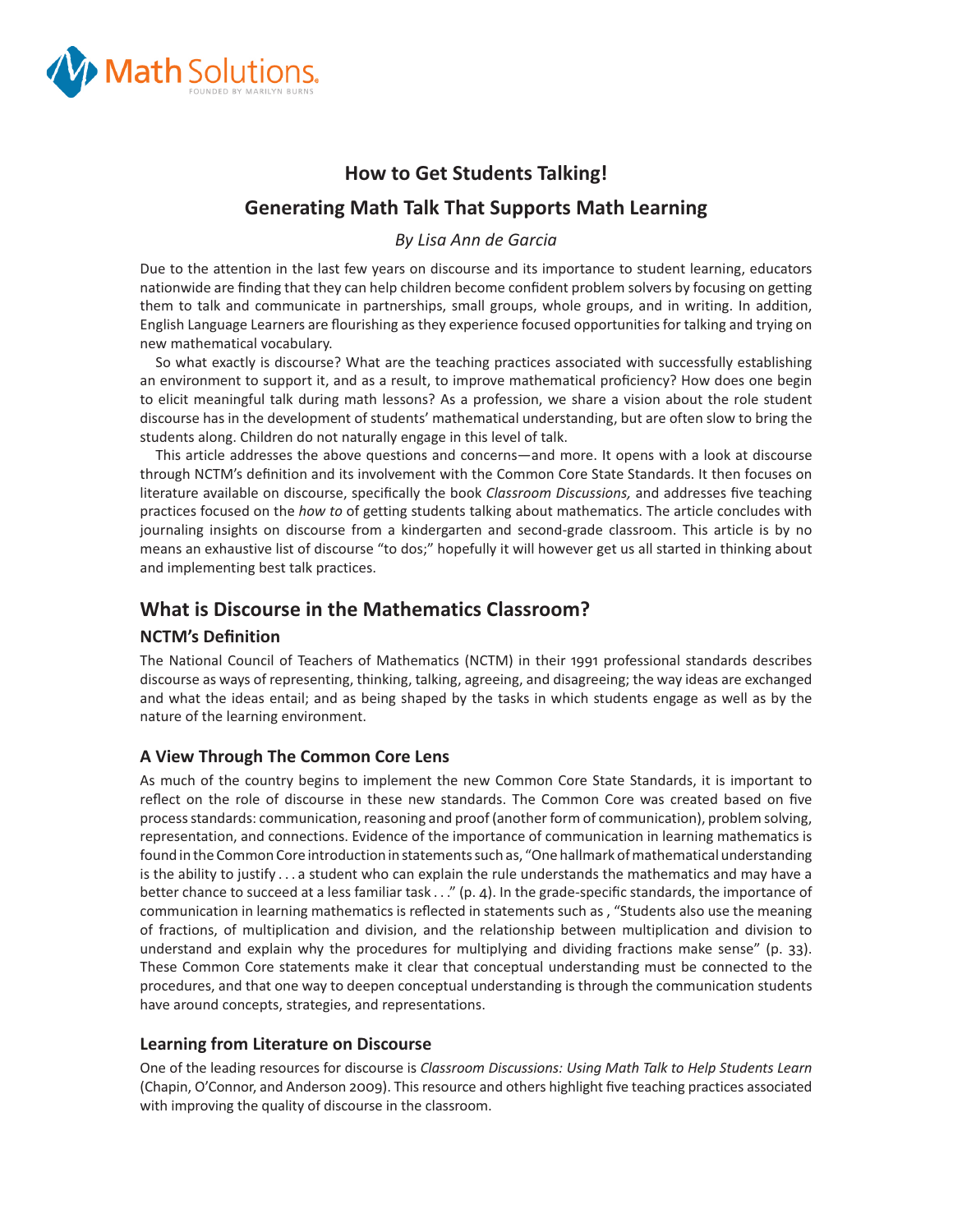## **Five Teaching Practices for Improving the Quality of Discourse in Mathematics Classrooms**

- 1) Talk moves that engage students in discourse,
- 2) The art of questioning,
- 3) Using student thinking to propel discussions,
- 4) Setting up a supportive environment, and
- 5) Orchestrating the discourse.

#### *Practice 1: Talk Moves That Engage Students in Discourse*

For the first practice, the authors of *Classroom Discussions* propose five productive talk moves that can get talk going in an otherwise silent classroom. The first is *revoicing*. An example would be, "So you are saying that . . ." This *revoicing* allows the teacher to check in with a student about whether what the student said was correctly heard and interpreted by the teacher or another student. A way to encourage students to listen to their peers is through asking them to *restate someone else's reasoning*, such as, "Can you repeat what he just said in your own words?" Another way is to ask students to *apply their own reasoning to someone else's* using questions such as "What do you think about that?" and "Do you agree or disagree? Why?" This helps prevent students from just thinking about what they want to share and focuses their attention on what their classmates are saying. It also helps to strengthen the connections between ideas.

Simple questions such as, "Would someone like to add on?" are ways teachers can *prompt for further participation*. This helps elicit more discussion when not many students are talking, especially when they are not accustomed to explaining their thinking. Again it helps students to tune in to what others are saying so that they are able to expand on someone else's idea.

Perhaps the most valuable talk move suggested by Chapin, O'Connor, and Anderson is the use of *wait time*. Often teachers are too quick to answer their own questions when no one chimes in. Children quickly become accustomed to this. Waiting provides think time and sets the expectation that someone will indeed respond and that the teacher will wait until someone does. Another important use for wait time is to provide English Language Learners or anyone who needs extra time with an opportunity to process the question and formulate an answer. One teacher reported that in his initial uses of wait time, one of his English Language Learners was able to participate in class discussion for the first time.

#### *Practice 2: The Art of Questioning*

Questioning is another critical component in supporting students to engage in meaningful discussions. The NCTM Standards outline roles questions have in the math classroom. The first role, *helping students to work* together to make sense of mathematics, is addressed by the five talk moves discussed above. The second role, *helping students to rely more on themselves to determine whether something is mathematically correct,* can be supported by questions such as, "How did you reach that conclusion? Does that make sense? Can you make a model and show that?" Questions such as, "Does that always work? Is that true for all cases? Can you think of a counterexample? How could you prove that?" are designed to *help students to learn to reason mathematically*. To *help students to learn to conjecture, invent, and solve problems,* the teacher might ask, "What would happen if? Do you see a pattern? Can you predict the next one? What about the last one?" Finally, teachers use questions to *help students connect mathematics, its ideas and applications* by asking, "How does this relate to . . .? What ideas that we have learned were useful in solving this problem?"

#### *Practice 3: Using Student Thinking to Propel Discussions*

Because discussions help students to summarize and synthesize the mathematics they are learning, the use of student thinking is a critical element of mathematical discourse. When teachers help students build on their thinking through talk, misconceptions are made clearer to both teacher and student, and at the same time, conceptual and procedural knowledge deepens. When doing so, the teacher must be an active listener so she can make decisions that will facilitate that talk. She also needs to respond neutrally to errors, so that the students can figure out misconceptions themselves. For example, the teacher can ask the whole class, "What do you think about that?" when a student offers an incorrect strategy or can ask the rest of the class to prove whether or not the strategy works. Through the conversation, the misconception becomes apparent to the class. This practice results in an authentic discussion focused on the mathematics and not on the individual student. The teacher also needs to be strategic about who shares during the discussion, since it is not a show-and-tell session, and choose ideas, strategies, and representations in a purposeful way that enhances the quality of the discussion.

#### *Practice 4: Setting Up a Supportive Environment*

When setting up a discourse-rich environment and one that enhances student engagement, both the physical and emotional environment must be considered. Teachers who have studied engagement find that it is very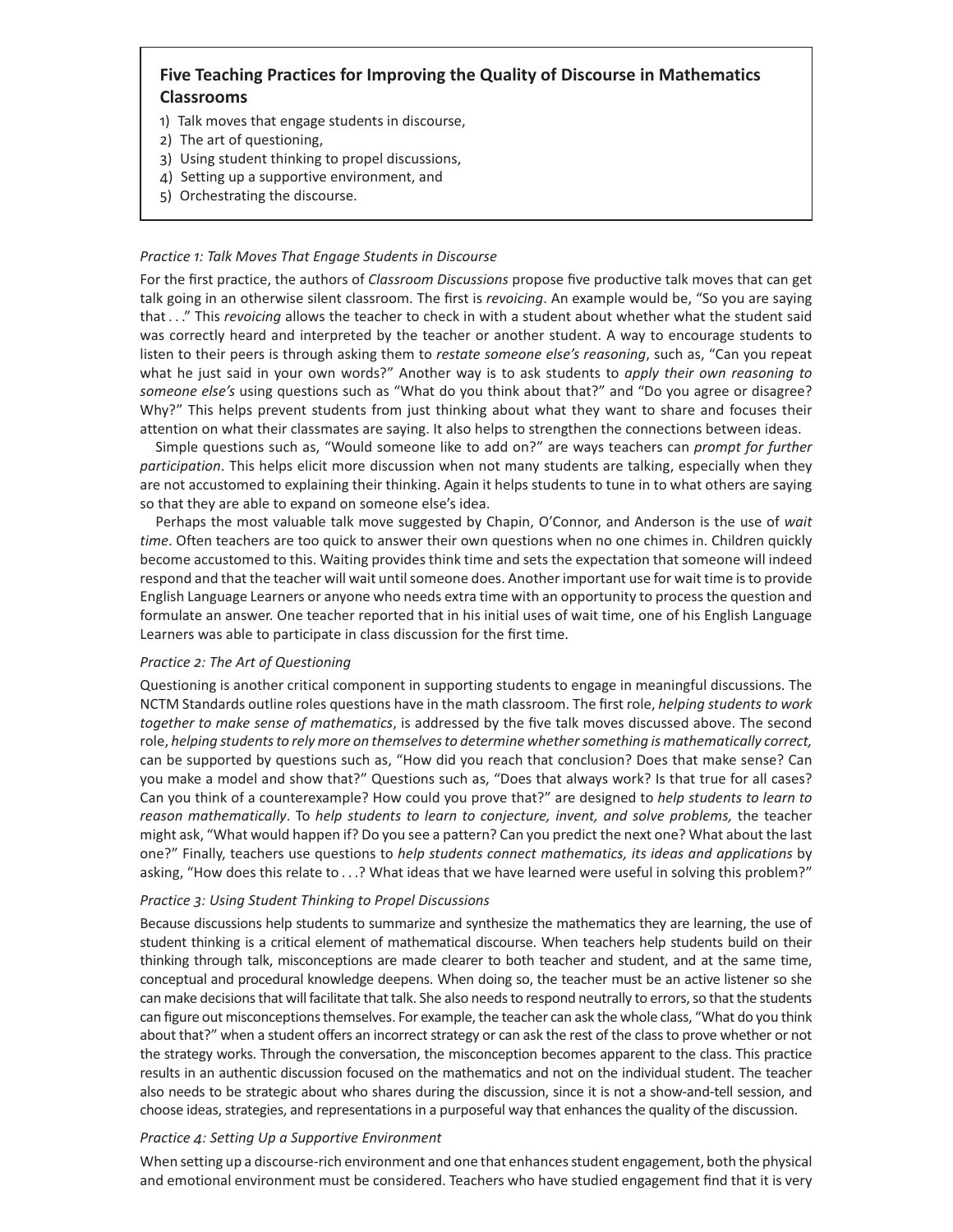effective if students face each other, either sitting in a circle or semi-circle on the floor or sitting in chairs arranged in a circle. Teachers can sit with students as part of the circle to encourage peer-to-peer discussion. If teachers are still having difficulty getting children to talk, they can remove themselves from the group and stand outside the circle. As a result, students are left looking only at each other, which encourages them to direct their comments to one another.

Careful consideration of the placement of visual aids and mathematically related vocabulary is important in supporting the level of talk. If charts are not visually accessible when they need to be, they will likely not be resourced by the students during whole group conversations. To increase the extent to which English Language Learners participate in group discussions, having related vocabulary and sentence frames where they can be easily accessed is critical.

For rich discussions, the emotional environment of the classroom must be safe and must be one where students want to learn and think deeply about the mathematics. When these elements are not present, the discussion stays at the surface level. Imagine a third grade classroom where the teacher introduces division for the first time and is met with cheers. It can happen! It happens when the value is on learning, challenging each other, and working together to solve problems as opposed to just getting the right answer. For more on setting up a supportive classroom environment for discourse, see Chapter 8 of *Classroom Discussions.*

#### *Practice 5: Orchestrating the Discourse*

The teacher becomes not unlike a conductor as he supports students to deepen their understanding of mathematics through a carefully orchestrated environment. In *Orchestrating Discussions,* Smith, Hughes, Engle, and Stein outline the *Five Practices Model*, which gives teachers influence over what is likely to happen in a discussion.

#### **The Five Practices Model**

The teacher's role is to:

- 1) anticipate student responses to challenging mathematical tasks;
- 2) monitor students' work on and engagement with the tasks;
- 3) select particular students to present their mathematical work;
- 4) sequence the student responses that will be displayed in specific order; and
- 5) connect different students' responses and connect the responses to key mathematical ideas.

 Even if the teacher is focused, he still needs to hold students accountable. Otherwise the discussion will be unproductive. A lot of explicit teaching must go into how to engage in each level of discussion: whole group, small group, and partnerships. In the younger grades, one will find teachers showing students exactly what they should look like and sound like when discussing their thinking. Teachers may say things like, "Today in math, we are going to practice turning and talking with our partner. When I say go, you are going to turn like this and look at your partner. When I say stop, you are going to turn around and face me. Let's practice that right now." Even older students need to be explicitly taught what to do and say. A teacher might teach how a partnership functions by saying, "It sounds like you have an idea and you have an idea, but what seems to be lacking is for you two to put your ideas together to come up with a solution. So, what is your plan?"

One very effective method of holding students accountable is to let them know exactly what they should be saying when they are talking in their partnerships or small groups. For example, "Today, when you are talking to your partners and describing your solid shapes, I expect to hear you using the words faces, edges, and vertices." It is also supportive to let students know what they should be focusing on when someone is sharing a strategy, so they have a lens for listening, which heightens the level of engagement. A teacher might say, "When he is sharing his thinking, I want you to be thinking of how his way is similar or different to your way."

Students need to be aware of themselves as learners, and a great way to heighten this awareness is through self-evaluation and goal setting. Sometimes the child is the last one to know that he is distracting or not listening. Part of developing a safe culture is supporting students in being open with each other regarding their strengths and weaknesses so they can improve their communication skills and behaviors. It is wonderful to hear one child compliment another when she has participated for the first time or give gentle correction when another has been dominating the conversation. This level of self-awareness happens through consistent venues such as class meetings and tracking the progress of personal goals related to participation in mathematical discussions. The more students open up about themselves as learners, the deeper the relationships and, as a result, the deeper the trust.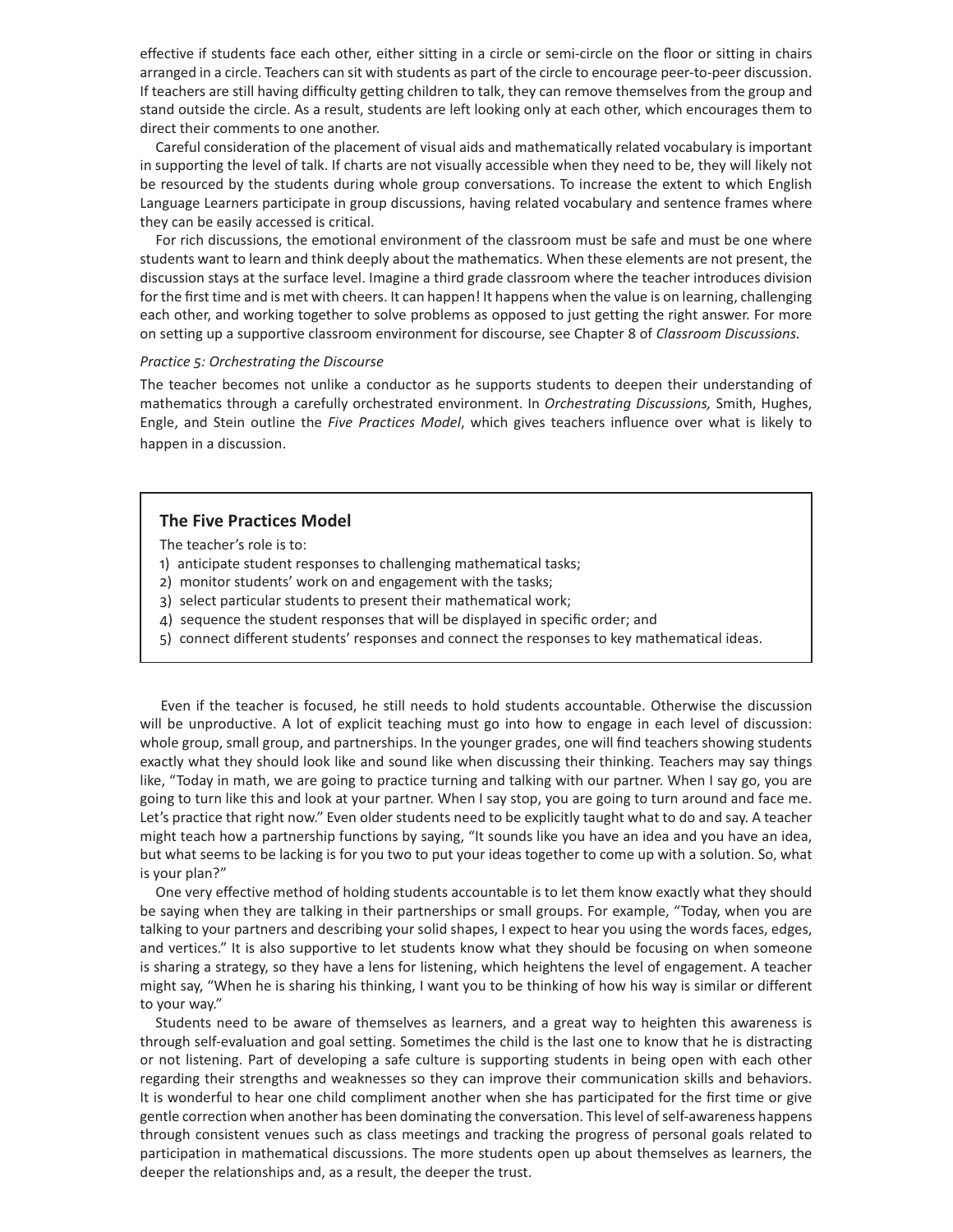| Kindergarten                                                                                                                                                                                                                            |                |                         |                        |           |     |            |
|-----------------------------------------------------------------------------------------------------------------------------------------------------------------------------------------------------------------------------------------|----------------|-------------------------|------------------------|-----------|-----|------------|
| <b>Teaching Points</b>                                                                                                                                                                                                                  | Sept           | Oct                     | <b>Nov</b>             | Dec       | Jan | Feb        |
| <b>Partnerships</b>                                                                                                                                                                                                                     |                |                         |                        |           |     |            |
| <b>Partner Talk Expectations</b>                                                                                                                                                                                                        | X              |                         |                        |           |     |            |
| Problem solving possible partner problems, such as:<br>"What do you do if you both want to go first?"<br>"How do you talk to your partner if they are not sharing?"<br>Modeling language such as, "You can go first, or I can go first" |                | X                       |                        |           |     |            |
| "Turn and Talk", "hip to hip," "knee to knee"                                                                                                                                                                                           | Χ              | Χ                       | much less<br>prompting |           |     |            |
| Demonstrating with a partner<br>Modeling with another student how to share                                                                                                                                                              | X              |                         | Χ                      |           |     |            |
| Showing Eye Contact                                                                                                                                                                                                                     | X              | X                       | prompting              | prompting |     | refine     |
| What Listening Looks Like                                                                                                                                                                                                               | $\mathsf{X}$   | X                       |                        |           |     |            |
| Teaching students to ask and answer a question on cue<br>Ex: "Turn and talk. First partner ask second partner answer"                                                                                                                   |                | X                       |                        |           |     |            |
| Using partnerships to move towards whole group share of what they did together                                                                                                                                                          |                |                         | X                      | X         |     |            |
| Comparing their work with a partner<br>Ex: Asking partner, "How did you sort?" Partner answers, "I sorted by"                                                                                                                           |                |                         | X                      |           |     |            |
| Have partners share in front of the whole group                                                                                                                                                                                         |                |                         |                        | X         |     |            |
| Introducing story problem procedures by saying the story a few times while<br>students listen, then having them repeat it with the teacher a few times, then turn<br>and tell their partner the story, then solve.                      |                |                         |                        | X         |     |            |
| Holding class meetings to help a partnership problem solve something related to<br>working as partners                                                                                                                                  |                |                         |                        |           |     | X          |
| Formulating own question to ask their partner                                                                                                                                                                                           |                |                         |                        |           |     | X          |
| <b>Whole Group Discussion</b>                                                                                                                                                                                                           |                |                         |                        |           |     |            |
| Comparing their work as a whole group<br>"Is what so and so did the same or different as what s/he did?"                                                                                                                                | Very<br>Guided |                         |                        |           |     |            |
| Eye contact towards speaker                                                                                                                                                                                                             |                | Χ                       |                        |           |     |            |
| Can you tell me what so and so said? (revoicing)                                                                                                                                                                                        |                | X                       |                        |           |     |            |
| "What do you notice about"<br>(this promoted a lot of talk)                                                                                                                                                                             |                | X                       |                        |           |     |            |
| Learning to compare their work with others                                                                                                                                                                                              |                | X                       |                        |           |     |            |
| Prompting, "Who is talking?" "What should you do?"                                                                                                                                                                                      |                |                         |                        |           | X   |            |
| Turning and looking with just the heads and not entire bodies                                                                                                                                                                           |                |                         |                        |           | X   |            |
| Whole group physical behaviors                                                                                                                                                                                                          |                |                         |                        |           |     | X          |
| <b>Supporting Language and Vocabulary</b>                                                                                                                                                                                               |                |                         |                        |           |     |            |
| Use Sentence Stems<br>"When you turn and talk to your partner, I want you to use the words"                                                                                                                                             | X              | X                       | X                      | X         | X   |            |
| Model Language: "I say it, you say it."                                                                                                                                                                                                 | X              | mimic with<br>a partner | Χ                      |           |     |            |
| Responding, "I did it like so and so"                                                                                                                                                                                                   |                | X                       |                        |           |     |            |
| Language when comparing work: "same/different, because"                                                                                                                                                                                 |                | Χ                       | X                      | prompting |     |            |
| Use of co-created charts / prompting students to reference them                                                                                                                                                                         |                |                         | X                      |           |     |            |
| Vocabulary: agree/disagree                                                                                                                                                                                                              |                |                         | X                      |           |     |            |
| Teaching how to ask a question back & generate own spontaneous questions                                                                                                                                                                |                |                         |                        |           | X   |            |
| Vocabulary: accurate / efficient                                                                                                                                                                                                        |                |                         |                        |           |     | X exposure |

### Table 1: Teaching points of a kindergarten teacher during the year

| 2 <sup>nd</sup> Grade                                                                                                            |             |                                                                  |         |                                            |     |     |  |  |
|----------------------------------------------------------------------------------------------------------------------------------|-------------|------------------------------------------------------------------|---------|--------------------------------------------|-----|-----|--|--|
| <b>Teaching Points</b>                                                                                                           | Sept<br>Oct |                                                                  | Nov     | <b>Dec</b>                                 | Jan | Feb |  |  |
| Partnerships                                                                                                                     |             |                                                                  |         |                                            |     |     |  |  |
| Whisper to your partner (during whole group)                                                                                     | X           |                                                                  |         |                                            |     |     |  |  |
| "Did you and your partner agree or disagree?" (beginning listening and repeating                                                 | X           |                                                                  |         |                                            |     |     |  |  |
| Tell me what your partner said                                                                                                   |             | Χ                                                                |         |                                            |     |     |  |  |
| "You two don't agree? Who is right?" Don't just let it be,<br>but push-back on each other                                        |             | X<br>Students are voicing<br>disagreement on<br>own respectfully | $\sf X$ | X                                          |     |     |  |  |
| "How can you figure that out?" "Can your partner help you with that?"                                                            |             | X                                                                |         |                                            |     |     |  |  |
| Students are pushing on each other and keeping each other accountable                                                            |             | X                                                                |         |                                            |     |     |  |  |
| Coaching on how to wait for your partner to finish her turn. "Watch your partner."<br>"Do you agree with how she took her turn?" |             |                                                                  | X       | Partner<br>coaching really<br>paying off!! |     |     |  |  |
| Model how to help telling with out telling answer. "You could sayyou have a lot<br>of coins, do you think you could trade?"      |             |                                                                  | X       |                                            |     |     |  |  |
| Disagreeing and justifying                                                                                                       |             |                                                                  | X       | $\mathsf{x}$                               |     |     |  |  |
| "Is the way he/she did it the same as how you did it?"                                                                           |             |                                                                  | X       | X                                          |     |     |  |  |
| Providing list of questions students were to ask as partnership during games (race<br>to a stack with beans and cups)            |             |                                                                  |         | X                                          |     |     |  |  |
| Talk to your partner about<br>'s way                                                                                             |             |                                                                  |         | X                                          |     |     |  |  |
| Modeling how to ask partner to repeat and how to explain                                                                         |             |                                                                  |         | X                                          |     |     |  |  |
| Using sentence starters                                                                                                          |             |                                                                  |         | X                                          |     |     |  |  |
| Providing limited tools to promote discussion in small groups                                                                    |             |                                                                  |         |                                            |     | X   |  |  |
| Provide team activities where members have to decide how to solve<br>and which strategy to share                                 |             |                                                                  |         |                                            |     | X   |  |  |

Table 2: Teaching points of a second grade teacher during the year for Partnerships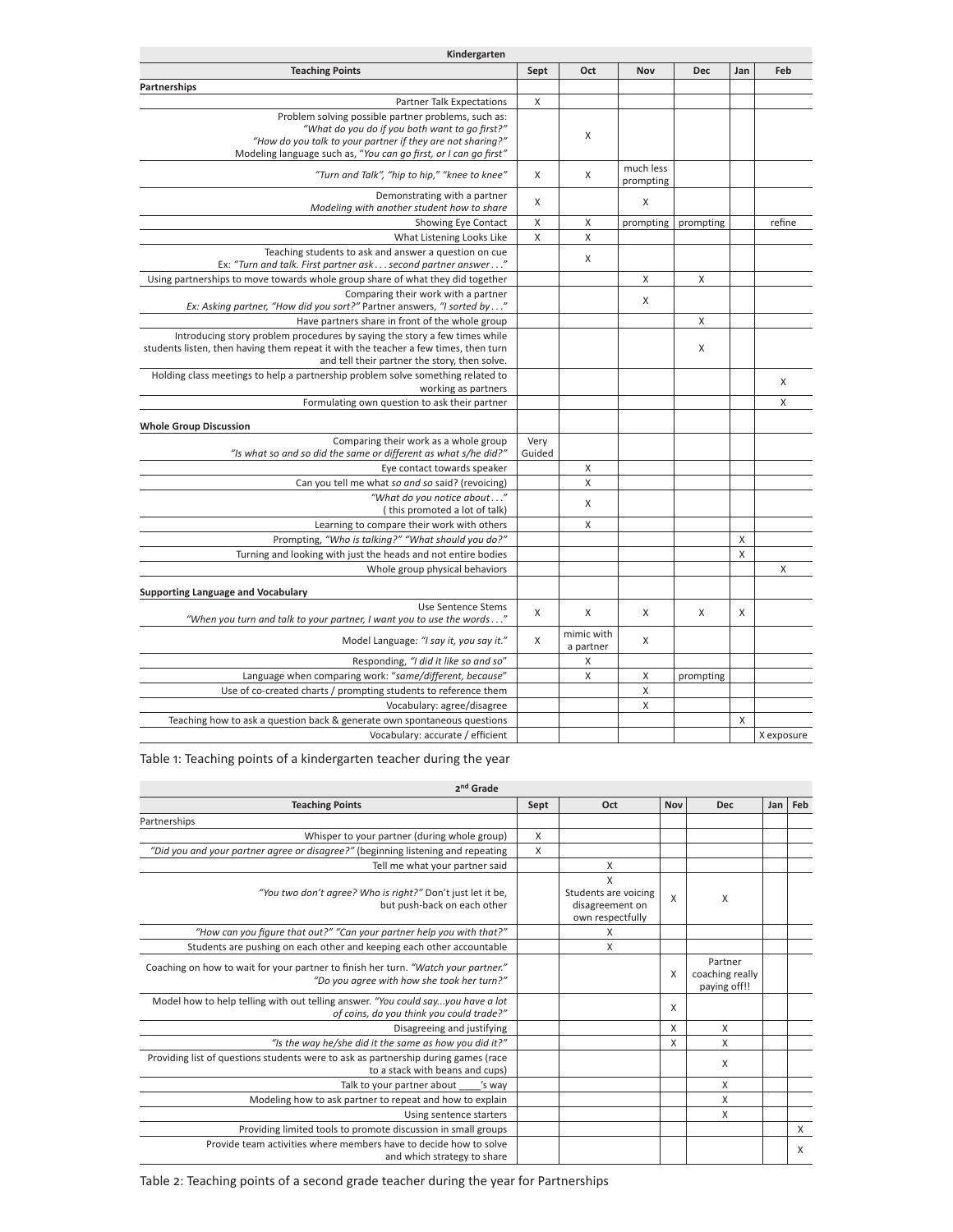| 2 <sup>nd</sup> Grade                                                                                                                                                                                                                                                                                                  |              |     |                                                            |            |           |     |  |  |  |
|------------------------------------------------------------------------------------------------------------------------------------------------------------------------------------------------------------------------------------------------------------------------------------------------------------------------|--------------|-----|------------------------------------------------------------|------------|-----------|-----|--|--|--|
| <b>Teaching Points</b>                                                                                                                                                                                                                                                                                                 | Sept         | Oct | <b>Nov</b>                                                 | <b>Dec</b> | Jan       | Feb |  |  |  |
| <b>Whole Group Discussion</b>                                                                                                                                                                                                                                                                                          |              |     |                                                            |            |           |     |  |  |  |
| Teach "quiet thumb"                                                                                                                                                                                                                                                                                                    | X            |     |                                                            |            |           |     |  |  |  |
| Respect: No laughing, mistakes are learning opportunities                                                                                                                                                                                                                                                              | $\mathsf{X}$ |     |                                                            |            |           |     |  |  |  |
| Good listening behaviors: No touching manipulatives, eye contact.                                                                                                                                                                                                                                                      | X            | X   |                                                            |            | Reminders |     |  |  |  |
| Physically adjusting eyes, heads, body                                                                                                                                                                                                                                                                                 | X            |     |                                                            |            | Reminders |     |  |  |  |
| Begin number talks; collecting all answers without judgments                                                                                                                                                                                                                                                           | $\mathsf X$  |     |                                                            |            |           |     |  |  |  |
| Choosing kids to explain                                                                                                                                                                                                                                                                                               | $\mathsf X$  |     |                                                            |            |           |     |  |  |  |
| Ask questions to draw out solutions, such as, "How did you figure that out?" "How did you<br>count?" "Where did you start?" "Did you count like this or a different way?" Modeling if they<br>still cannot explain                                                                                                     | X            |     |                                                            |            |           |     |  |  |  |
| Strengthening listening by asking another child to repeat/explain strategy of another student                                                                                                                                                                                                                          | X            | X   |                                                            |            |           |     |  |  |  |
| Ask questions to hold students accountable for listening and deepening understanding such as<br>"Does that make sense?" "What do you think of what ___ said?" "Do you agree/disagree?"<br>"Any questions for ?" "Who can explain 's strategy?" "What should you say if you<br>didn't understand, couldn't hear, etc.?" | X            | X   | X                                                          |            | Reminders |     |  |  |  |
| Chart and name strategies students use, such as: "Oh, you counted all, counted on, made a 10,<br>used doubles." Chart as the students talk to make steps visible.                                                                                                                                                      | X            | X   | X                                                          |            |           |     |  |  |  |
| Referring to other kids' ways as a way to celebrate students taking risks by trying a new way                                                                                                                                                                                                                          | X            | X   | Kids starting to<br>notice, "Oh, that<br>is how<br>did it" |            |           |     |  |  |  |
| "Is your strategy the same or different than 's strategy?" "Which strategy did<br>use?" (referring to the chart)                                                                                                                                                                                                       | X            |     |                                                            |            | X         |     |  |  |  |
| Teacher scripting children's strategies on their papers and on the chart.                                                                                                                                                                                                                                              | X            |     |                                                            |            |           |     |  |  |  |
| Highlighting students who try on another student's strategies                                                                                                                                                                                                                                                          |              | X   |                                                            |            |           |     |  |  |  |
| Trying to get students to see that their peers are their teachers to foster reason for listening<br>more carefully                                                                                                                                                                                                     |              |     | X                                                          |            |           |     |  |  |  |
| Getting students to try on another someone else's strategy and acknowledging it with<br>students, such as "Oh, Marquis did it like Yosef did yesterday."                                                                                                                                                               |              |     | X                                                          |            |           |     |  |  |  |
| Helping students learn how to articulate their thinking (e.g., "What did you do? Tools you<br>used? Where did you start?") to be easier understood by others                                                                                                                                                           |              |     |                                                            | X          |           |     |  |  |  |
| Helping students to record their thinking. Model how to record each step<br>so the listeners can see what you did                                                                                                                                                                                                      |              |     |                                                            | X          |           |     |  |  |  |
| Highlighting different ways of recording and different tools used in solving a problem<br>("Let me show you another way to record" "When you put the blocks together,<br>how can you show that on paper?")                                                                                                             |              |     |                                                            | X          |           |     |  |  |  |
| Slowing down the person sharing between each step and ask class "Does that make sense?"<br>"Do you understand" "Who can explain that step" "Why do you think she did that?"                                                                                                                                            |              |     |                                                            | Χ          | X         |     |  |  |  |
| "Which ways are the same or kind of the same?" "Who's might you try on?"                                                                                                                                                                                                                                               |              |     |                                                            | X          |           |     |  |  |  |
| Having preselected student writing strategies to share                                                                                                                                                                                                                                                                 |              |     |                                                            | X          |           |     |  |  |  |
| Discussing incorrect answers to see if kids will listen and respectfully agree and disagree                                                                                                                                                                                                                            |              |     |                                                            | X          |           |     |  |  |  |
| Allow time for the other person to react to partner during share out                                                                                                                                                                                                                                                   |              |     |                                                            | X          |           |     |  |  |  |
| Moving position from front of the room to promote explaining                                                                                                                                                                                                                                                           |              |     |                                                            | Χ          |           |     |  |  |  |
| Share partner's strategy rather than your own                                                                                                                                                                                                                                                                          |              |     |                                                            |            | X         | X   |  |  |  |
| What do you think<br>did next (heighten engagement)                                                                                                                                                                                                                                                                    |              |     |                                                            |            | X         |     |  |  |  |
| Using document camera more for share out since students have become<br>more proficient with recording                                                                                                                                                                                                                  |              |     |                                                            |            | X         | X   |  |  |  |

Table 3: Teaching points of a second grade teacher during the year for Whole Group Discussion

**First Discourse Experience 3rd- 6th Grade Teaching Points**

#### **Whole Group Discussion**

Explain that we are having a conversation about what we built (model for problem given)

What do we do when someone is explaining his/her thinking?

\*Listen (not just hearing, but thinking about what they said)

\*Listening to compare to see if we thought the same thing the speaker did

\*What does paying attention look like?

Don't merely think what you are going to say next, rather respond back to the speaker - adding on or comparing

How do we talk like adults? - taking turns, not raising hands

Who would like to share? - opening it up to anyone (sometimes - other times choosing someone specific -

this depends on if the focus is on the act of sharing or a specific strategy.

When one person shares, ask some to restate

Teach students how to ask someone to speak up or to repeat themselves if they weren't listening or if they couldn't hear "Could you please say that again, I wasn't listening."

Lots of turn and talk to partner with something specific to talk about

I have to listen so I can highlight a partnership and ask students to think about their thinking Asking students to try on someone else's way and explain what they did.

Asking lots of questions such as "Does their way make sense?"

\*\*It is necessary to remind students often where their eyes need to be and to listen to what the speaker is saying.

**Partner Talk**

Generally on the first day I go around and listen and make sure that the partnerships are working together rather than side-by-side play and coach accordingly

I will ask questions such as, "Do you know what he did?" "Can you explain it?"

Direct when necessary (if students are having trouble working together) by saying, "When we share out, I want you to explain what your partner did."

Note:

At the end of one lesson, the discourse is not beautiful, but if the teacher is explicit with expectations and how to engage in discourse. children will talk, mostly to partner, as they are a little shy about the group at first. Students definitely engage in what the other students are thinking and make sense of other strategies. I would expect to be emphasizing the above points repeatedly for the next couple of months.